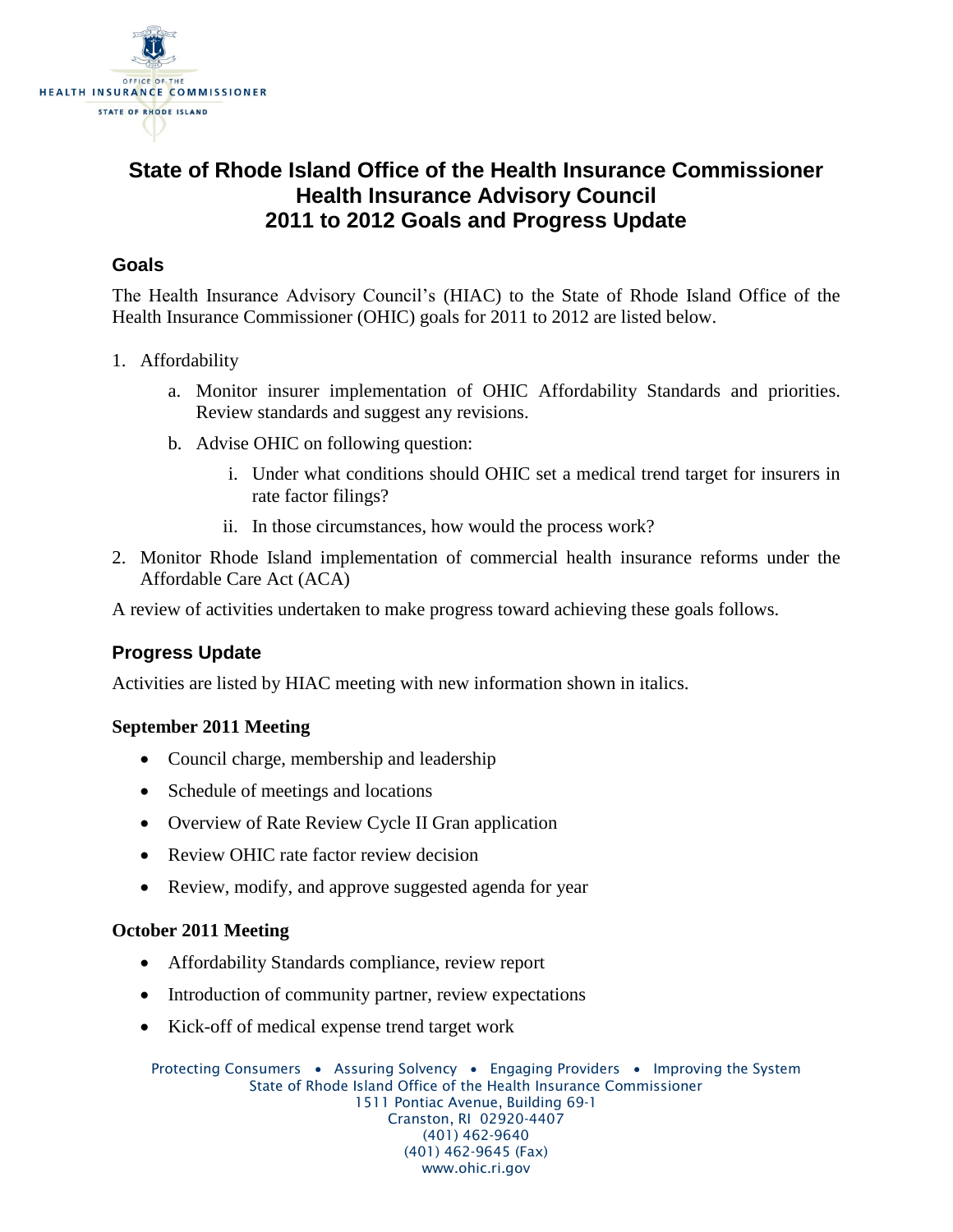#### **November 2011 Meeting**

- Medical expense trend target work
- *Work on medical expense trend target commenced in November 2011 because of delays in procurement and contracting with the consultant*

# **December 2011 Meeting**

- Third quarter 2011 Affordability Standards compliance
- Medical expense trend target work
- *Overview and benchmarks of other states, work on medical expense trend target*
- *Introduction of community partners*
- *Review of insurer compliance with Affordability Standards*
- *Review of federal rate review grants and budget*

# **January 2012 Meeting**

- Rate factor review, process this spring and suggested changes
- Updates: work from the federal rate review grants
- *Models for implementation of a medical expense trend target, key policy decisions*

#### **February 2012 Meeting**

- Final medical expense trend target work
- *Development of initial recommendations for setting a medical expense trend target*

# **March 2012 Meeting**

- State legislative update (including compliance with ACA)
- *Reactions from insurers to a medical expense trend target*

# **April 2012, May 2012, and June 2012 Meetings**

- Affordability Standards
	- o 2011 performance
	- o Final plans for 2012
- Small and large group rate factor review process

Protecting Consumers • Assuring Solvency • Engaging Providers • Improving the System State of Rhode Island Office of the Health Insurance Commissioner 1511 Pontiac Avenue, Building 69-1 Cranston, RI 02920-4407 (401) 462-9640 (401) 462-9645 (Fax) www.ohic.ri.gov